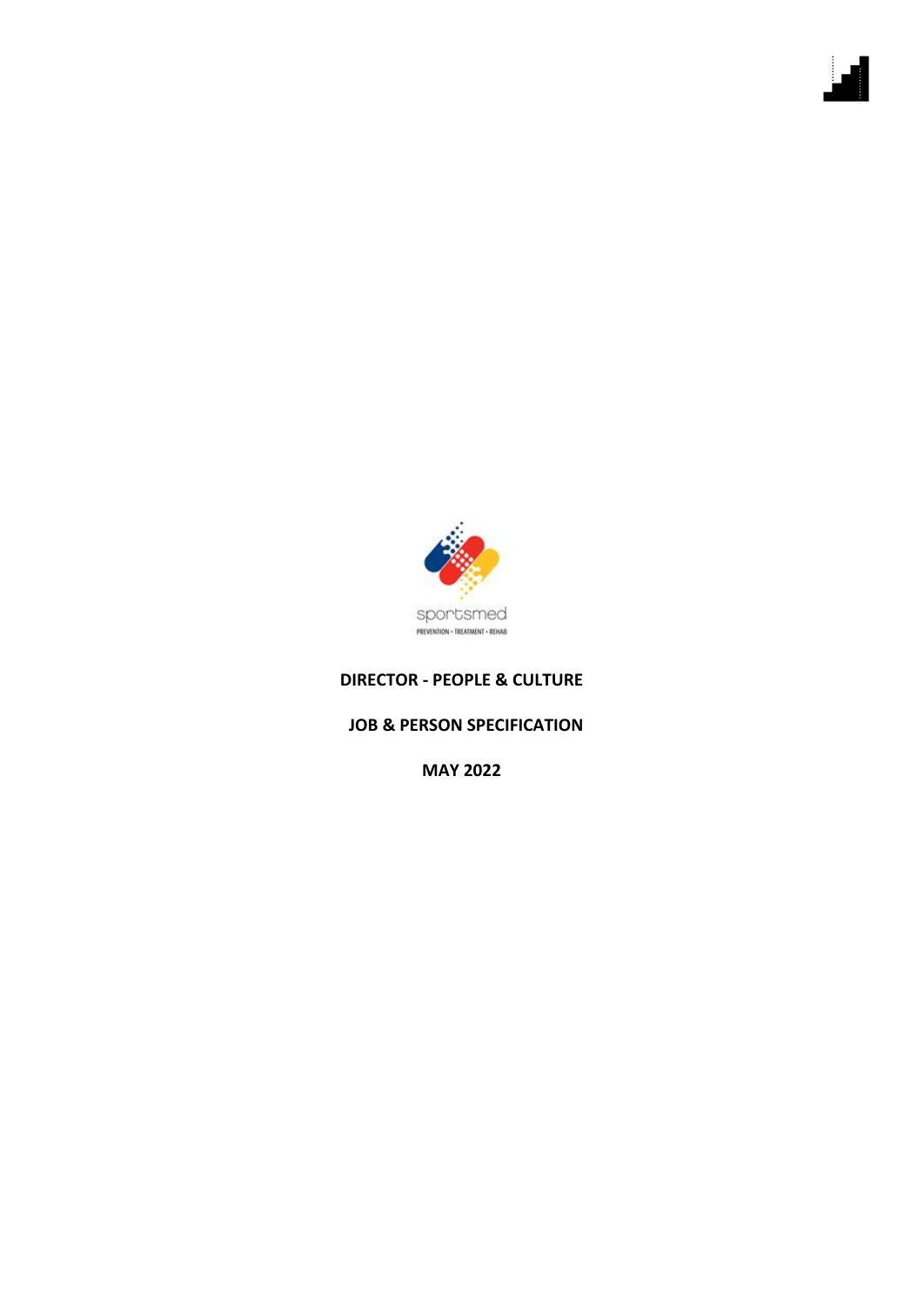

# **DIRECTOR - PEOPLE & CULTURE**

## **Services: Hospital & Orthopaedics**

**Reports to: Chief Executive Officer**

#### **About the role**

The Director - People & Culture is responsible for contributing to the organisation's strategic growth and success via delivery of contemporary workforce planning across the business teams of the orthopaedic clinic and hospital. The role will design and lead the execution of the people and culture strategy, with a key focus on organisational training and development, safety and wellbeing and workforce planning.

Reporting to the Chief Executive Officer, the incumbent will be a champion of innovation, progress and reform, influencing discussion at the executive table and beyond and playing a key role in positioning sportsmed as a leader in patient care and having a benchmark organisational culture.

The incumbent will provide outstanding leadership in a multifaceted department and influence the whole organisation, ensuring sportsmed's human resources, employee relations activities and administration services maximise the strategic utilisation of human resources in line with business and legislative requirements.

The Director People and Culture will be an influential front runner working in collaboration with the organisation to meet key requirements and providing high level advice to the Chief Executive Officer, the board and the executive. The incumbent will effectively lead the People & Culture department in providing excellent internal services and contributing to creating a high performing, service orientated values and results focused organisation.

This senior position is an integral part of the executive management team and will require flexibility, adaptability, confidence and ability in developing strong working relationships with all stakeholders and delivering strategic plans in a timely and cost-effective manner.

## **About sportsmed**

South Australian practitioner owned and operated sportsmed is an industry leading private orthopaedic hospital, surgery and multidisciplinary outpatient clinic provider, operating in one of the largest purpose-built sports medicine facilities in the world.

Operating for over 30 years in South Australia, sportsmed is committed to providing excellence in sports medicine and related services to people of all ages ranging from elite athletes to older active people.

## **Key responsibilities**

- Leads from the front in enhancing sportsmed's culture through collaboration with partners, stakeholders, government and customers.
- Has a strong impact on others by modelling high performance and alignment with the organisation's values and aspirations that support the attainment of sportsmed's strategic vision.
- Researches, initiates and leads people-related service improvement initiatives aligned to the strategic plan, including, critically, a future workforce plan to deliver an expanded service model and maximise staff utilisation resulting in benchmark surgeon and patient experience.
- Supports the board and the CEO in the provision of metrics and advice regarding the organisation's culture, people performance, administration provision and Work Health and Safety (WHS).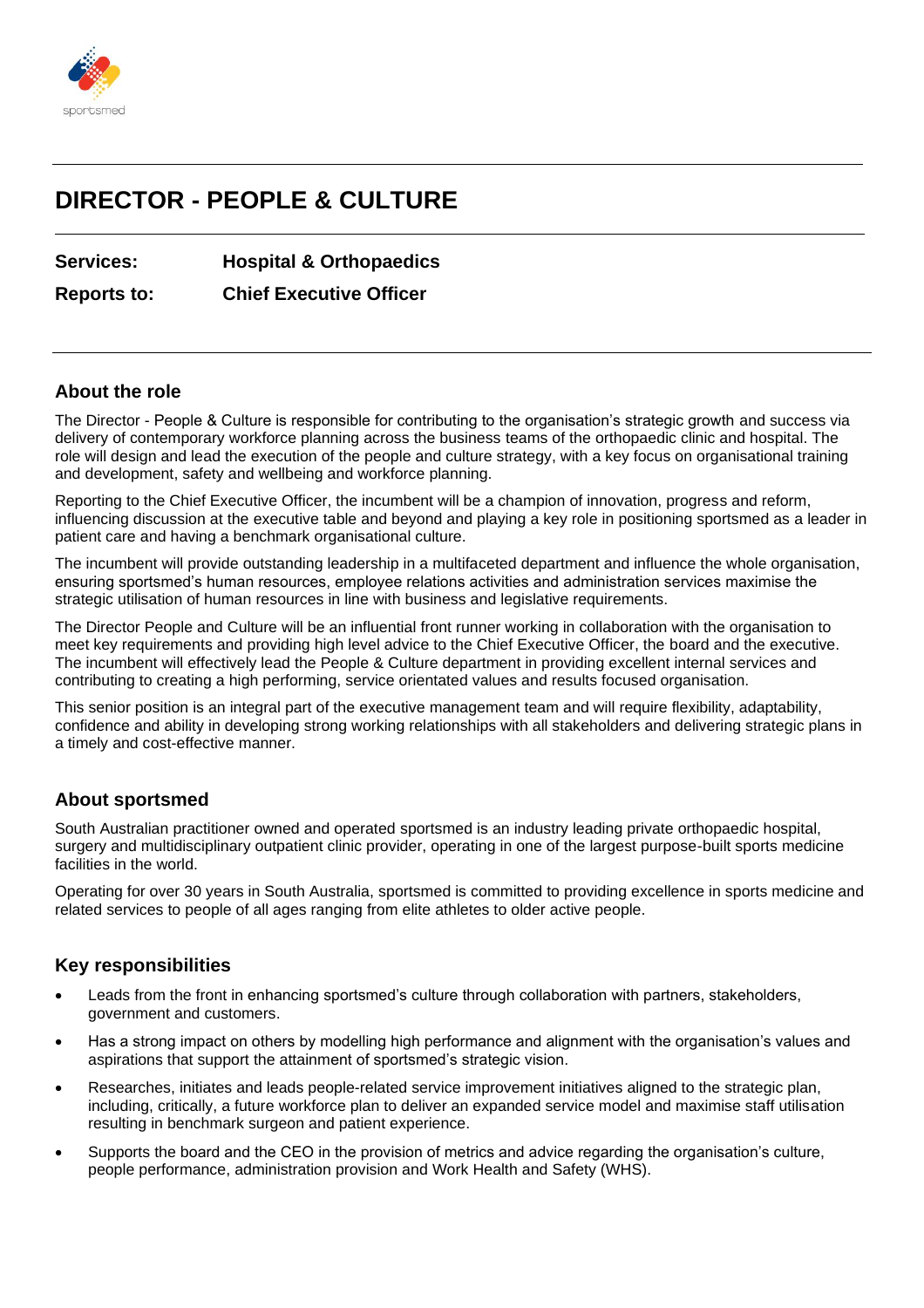

- Provides leadership across the organisation on employment lifecycle and talent management by constantly improving attraction, recruitment, on-boarding, induction, ongoing working relationships and ensuring sportsmed's processes and behaviours improve organisational performance.
- Facilitates an effective employee performance and development review process that has regard to the KPIs and outcomes, demonstrably increases performance, enhances culture and effectively addresses underperformance.
- Provides coaching and training to managers and supervisors to support them in having authentic and robust conversations that lead to positive behavioural change.
- Develops and implements training and development programs and career opportunities aimed at enhancing existing skills, retaining top performers and developing future leaders.
- Represents sportsmed on industrial relations matters including leading EBA negotiations to ensure the organisation is operating effectively within legislation frameworks and risk is minimised.
- Ensure Managers are assisted with the investigation and resolution of claims of inappropriate workplace behaviours / conflict in a timely manner.
- Actively contributes to the development of comprehensive, organisation-wide industrial relations policies and procedures to ensure best practice risk management and commitment to service excellence.
- Manages the People & Culture Department's budget including the organisation's training and development budget ensuring that Department operates within budget requirements whilst KPIs are at the forefront of operations and are met.
- Acts as the organisational 'champion' for WHS ensuring all legislation and regulation obligations are met by modelling and promoting a safety philosophy for all sportsmed staff, clients and visitors.
- Oversees WHS programs by providing leadership and support to the Safety & Wellbeing Manager and provide regular metrics on WHS via an incident reporting tool including an analysis on their implications.
- Ensures that activities associated with Return-to-Work practices are undertaken.

## **Work Health & Safety Responsibilities**

- Take reasonable care to protect your own health and safety at work and avoid adversely affecting the health and safety of other persons in accordance with the requirements of the Work Health and Safety Act 2012 (SA)
- Ensure WHS legislative compliance is maintained within the area of responsibility.
- Attend WHS and any other allocated training and follow the instructions and advice provided.
- Notify your manager of any hazards/risks you identify in the course of your daily duties.
- Use and care for equipment, including personal protective equipment, as instructed.
- Do not intentionally or recklessly interfere with or misuse workplace equipment and supplies in a manner that could adversely affect others health, safety or welfare in the workplace.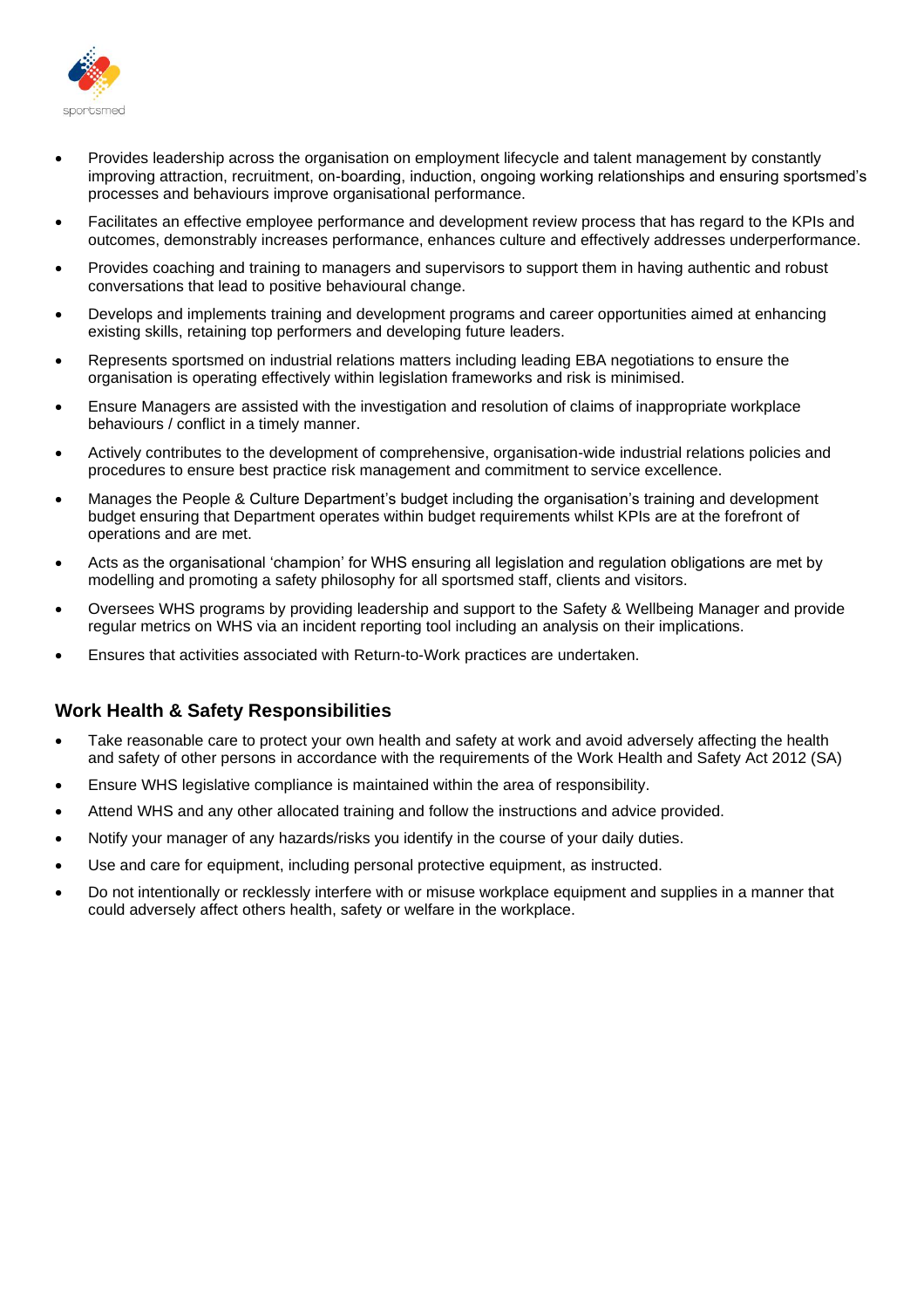

## **Selection Criteria**

Candidates should ensure that their application clearly demonstrates their ability to meet the Essential Criteria detailed below.

| <b>Qualifications</b>                                                | A tertiary qualification in human resources, employee relations,<br>industrial relations, or related area, and extensive relevant experience<br>in a small to medium sized organisation. | <b>Essential</b> |
|----------------------------------------------------------------------|------------------------------------------------------------------------------------------------------------------------------------------------------------------------------------------|------------------|
| People<br>Leadership                                                 | Role model our agreed behaviours and inspires our people to deliver<br>the best patient care and experience.                                                                             |                  |
|                                                                      | Demonstrated ability to lead and influence across multiple layers of an<br>organisation.                                                                                                 | <b>Essential</b> |
|                                                                      | Mature, assertive and confident to approach people of all levels across<br>the organisation.                                                                                             |                  |
|                                                                      | Demonstrated ability to coach and support employees in their<br>performance and towards their professional development.                                                                  |                  |
| <b>Business Acumen</b>                                               | A good understanding and application of financial management<br>principles and practices.                                                                                                | <b>Essential</b> |
|                                                                      | Working knowledge of corporate governance, financial structures and<br>systems appropriate to a complex professional services organisation.                                              |                  |
| <b>Technical</b><br>Knowledge &<br><b>Experience</b>                 | Demonstrated understanding of human resources principles and<br>system management.                                                                                                       | <b>Essential</b> |
|                                                                      | Completed return to work training with registered RTO with RTWSA for<br>high-risk industry.                                                                                              | <b>Desirable</b> |
| <b>Innovation &amp;</b><br><b>Initiative</b>                         | Demonstrated knowledge and experience identifying stakeholder needs<br>and use of this information to help determine priorities and the way<br>forward.                                  | <b>Essential</b> |
| <b>Resource</b><br><b>Management &amp;</b><br><b>Decision Making</b> | Ability to prioritise and be flexible when responding to changing<br>priorities and demands of managers and staff.                                                                       |                  |
|                                                                      | Extensive demonstrated ability to take ownership and accountability for<br>deliverables.                                                                                                 | <b>Essential</b> |
|                                                                      | Problem solving/triaging to respond to a diverse set of issues using<br>critical thinking to determine the impact.                                                                       |                  |
| <b>Professional</b><br><b>Development</b>                            | A commitment to ongoing professional development and continuous<br>learning and improvement.                                                                                             | <b>Essential</b> |
| <b>Collaboration &amp;</b><br><b>Communication</b>                   | Energy and personal style to collaborate and influence across all levels<br>in order to create awareness and traction around the adoption of human<br>resources strategies.              |                  |
|                                                                      | Influences and leverages opportunities to connect and collaborate<br>across the sector.                                                                                                  | <b>Essential</b> |
|                                                                      | Demonstrated ability to act as a "Change Champion" and to effectively<br>communicate with and influence others towards acceptance and<br>understanding of change.                        |                  |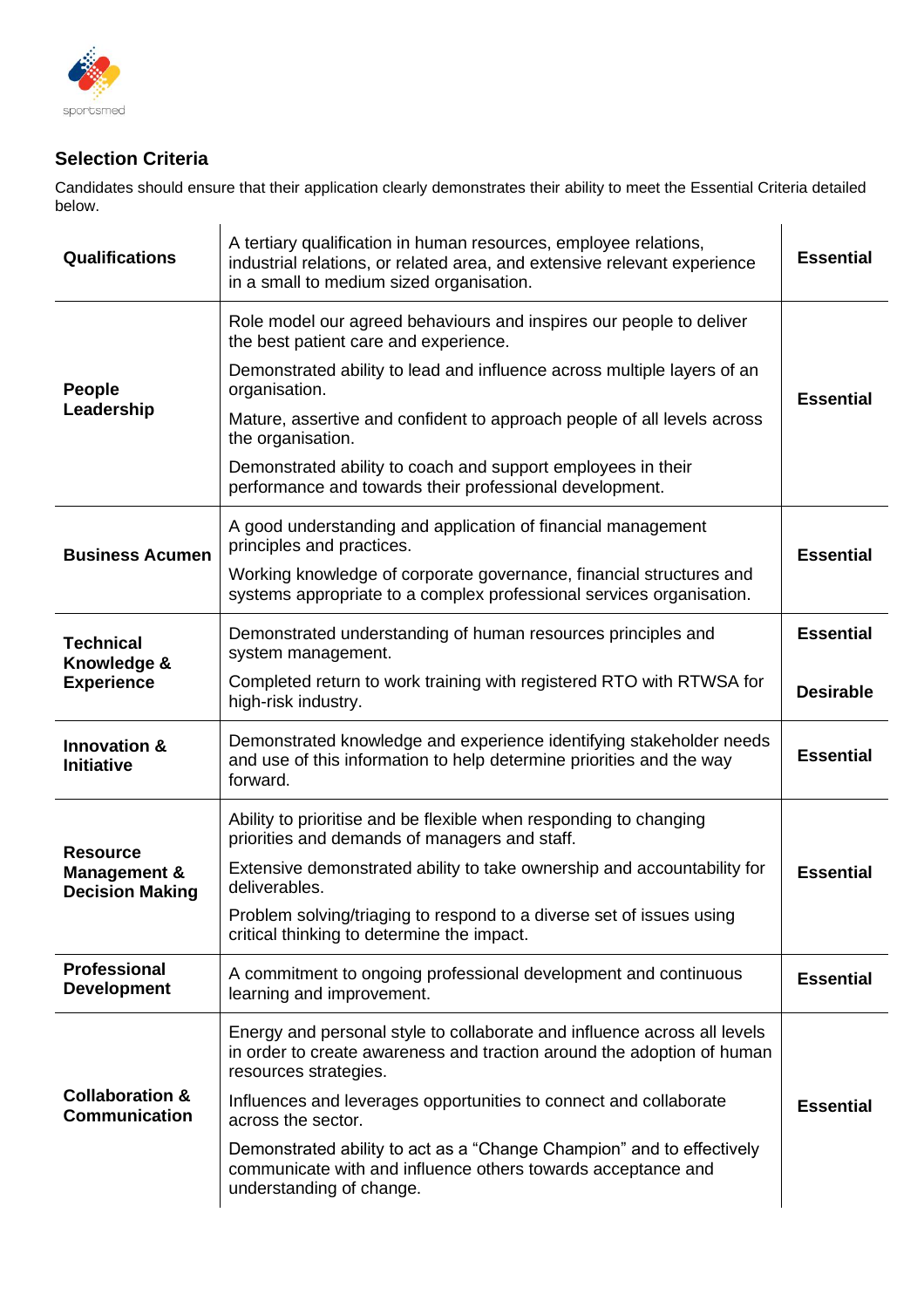

|                                        | Highly developed interpersonal skills and proven ability to build positive<br>relationships and consult, negotiate and communicate internally and<br>externally.                    |                  |
|----------------------------------------|-------------------------------------------------------------------------------------------------------------------------------------------------------------------------------------|------------------|
|                                        | Demonstrated ability to impact and influence others thinking, challenge<br>decisions and at times have challenging conversations to move towards<br>organisational outcomes.        |                  |
| <b>Administrative</b><br><b>Skills</b> | Demonstrated ability to identify key issues and present<br>recommendations in a concise and logical manner.<br>High level verbal and written communication and presentation skills. | <b>Essential</b> |
| <b>Experience</b>                      | Experience operating within a complex, owner operated business<br>model.                                                                                                            | <b>Desirable</b> |